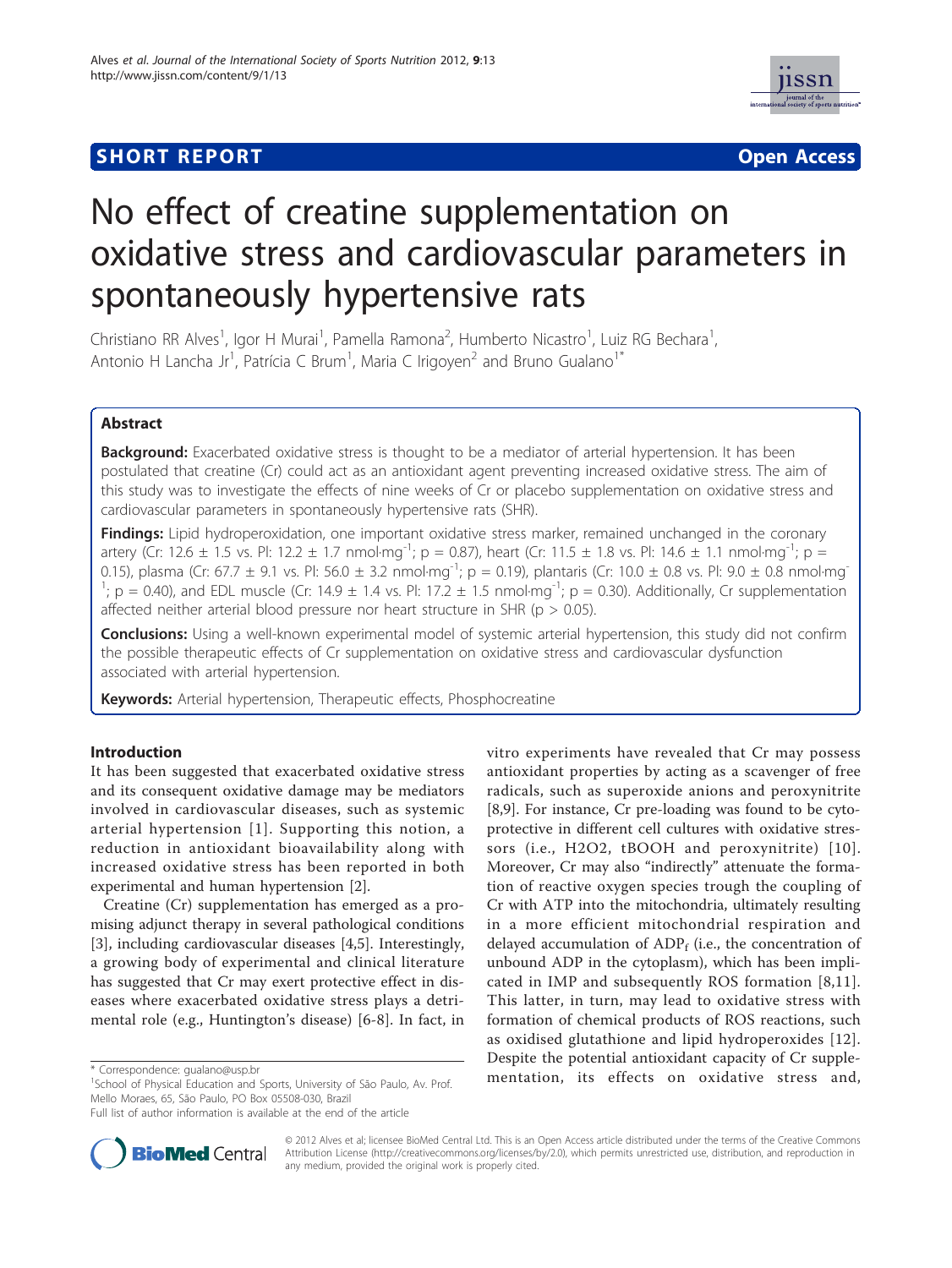consequently, cardiovascular parameters in experimental models of hypertension are still unknown.

This is a short-report on the effects of Cr supplementation on oxidative stress, heart structure, and arterial blood pressure in spontaneously hypertensive rats (SHR), a well-established experimental model of arterial hypertension [[13](#page-3-0)].

# Material and methods

# Procedures

This study was approved by the institution's ethical committee and was conducted in accordance with the National Research Council's Guidelines for the Care and Use of Laboratory Animals. Male SHR (26 weeks old) were housed under controlled environmental conditions (22°C; 12:12-h light:dark period) with free access to commercial chow and water. Animals were randomly allocated into two groups to receive either Cr  $(n = 8; 5)$  $g/kg/d$ ) or placebo (Pl;  $n = 7$ ; distillated water). The groups have similar body mass ( $Cr = 324.7 \pm 41.9$  vs. Pl  $= 325.2 \pm 21.6$ ; p = 0.97). Cr monohydrate was administered by gavage for nine weeks. Forty-eight hours after the intervention, arterial blood pressure and heart rate were invasively measured using a catheter inserted into the femoral artery [[14](#page-3-0)]. Thereafter, animals were killed by decapitation. Plasma, heart, carotid artery, plantaris, and extensor digitorum longus (EDL) muscles were isolated, weighted and deep frozen at -80°C for further analyses. Cardiomyocyte width and cardiac collagen deposition were also assessed by histological analyses, as measures of cardiac remodeling [[15\]](#page-3-0). Additionally, lipid hydroperoxidation (an important marker of oxidative stress) was determined in the plasma, heart, carotid artery, and skeletal muscles. These aforementioned methods have been described in details below.

### Hemodynamic parameters

After an intra-peritoneal anesthetic injection (80 mg/kg ketamine and 12 mg/kg xylazine, i.p.), a catheter filled with 0.06 mL of saline was inserted into the femoral artery of rats. Twenty four hours after the catheter insertion, the arterial cannula was connected to a straingauge transducer (Blood Pressure XDCR; Kent Scientific, Torrington, CT, USA), and arterial pressure signals were recorded over a 30 min period in conscious rats by a microcomputer equipped with an analog-to-digital converter board (WinDaq, 2 kHz, DATAQ, Springfield, OH, USA). The recorded data were analyzed on a beatto-beat basis to quantify systolic, diastolic and mean arterial pressure, as well as heart rate.

### Histological analyses

Cardiac chambers were fixed by immersion in 4% buffered formalin and embedded in paraffin for routine histologic processing. Sections (4 μm) were stained with hematoxylin and eosin for examination by light microscopy. Only nucleated cardiac myocytes from areas of transversely cut muscle fibers were included in the analysis. Quantification of left ventricular fibrosis was achieved by Sirius red staining. Cardiac myocyte width and ventricular fibrosis were measured in the LV free wall with a computer assisted morphometric system (Leica Quantimet 500, Cambridge, UK).

# Lipid hydroperoxidation measurement

Lipid hydroperoxidation was assessed since this oxidative stress marker has been implicated in the pathogenesis of a number of cardiovascular diseases, including arterial hypertension [\[16,17\]](#page-3-0). Lipid hydroperoxides were evaluated by the ferrous oxidation-xylenol orange technique (FOX2) [[18](#page-3-0)]. Plasma, Heart, Carotid Artery, Plantar and EDL samples were homogenized in phosphate-buffered saline (PBS; 100 mmol/L, pH 7.4) and immediately centrifuged at 12.000 g for 20 min at 4°C. The homogenate was precipitated with trichloroacetic acid (10% w/v) and centrifuged (12.000 g for 20 min at 4°C). Supernatant was mixed with FOX reagent (250 mmol/L ammonium ferrous sulfate, 100 mmol/L xylenol orange, 25 mmol/L H2SO4 and 4 mmol/ L BHT in 90% methanol) and incubated at room temperature for 20 min. The absorbance of the sample was read at 560 nm in a spectrophotometer.

### Statistical analysis

Data are expressed as mean ± standard error. The dependent variables were tested by unpaired Student's t test. Cohen's d effect size (Cr group minus placebo group divided by the standard deviation pooled) was also calculated for dependent variables. The level of significance was previously set at  $p < 0.05$ .

# Results

As shown in Table [1,](#page-2-0) there were no significant differences in hemodynamic parameters between groups following the intervention.

Additionally, no significant differences between groups were shown in heart weight, cardiomyocyte width, and cardiac collagen content (Table [2\)](#page-2-0). Lipid hydroperoxidation also remained unchanged in the coronary artery, heart, plasma, plantaris, and EDL (Table [3\)](#page-2-0).

### Comments

Cr intake failed to attenuate oxidative stress in the cardiovascular system (i.e., heart and artery) as well in other tissues (i.e., plasma and skeletal muscle) in SHR. Furthermore, Cr did not affect either the heart structure or the hemodynamic parameters. Altogether, these data suggest that Cr supplementation does not exert therapeutically relevant effects in a model of SHR.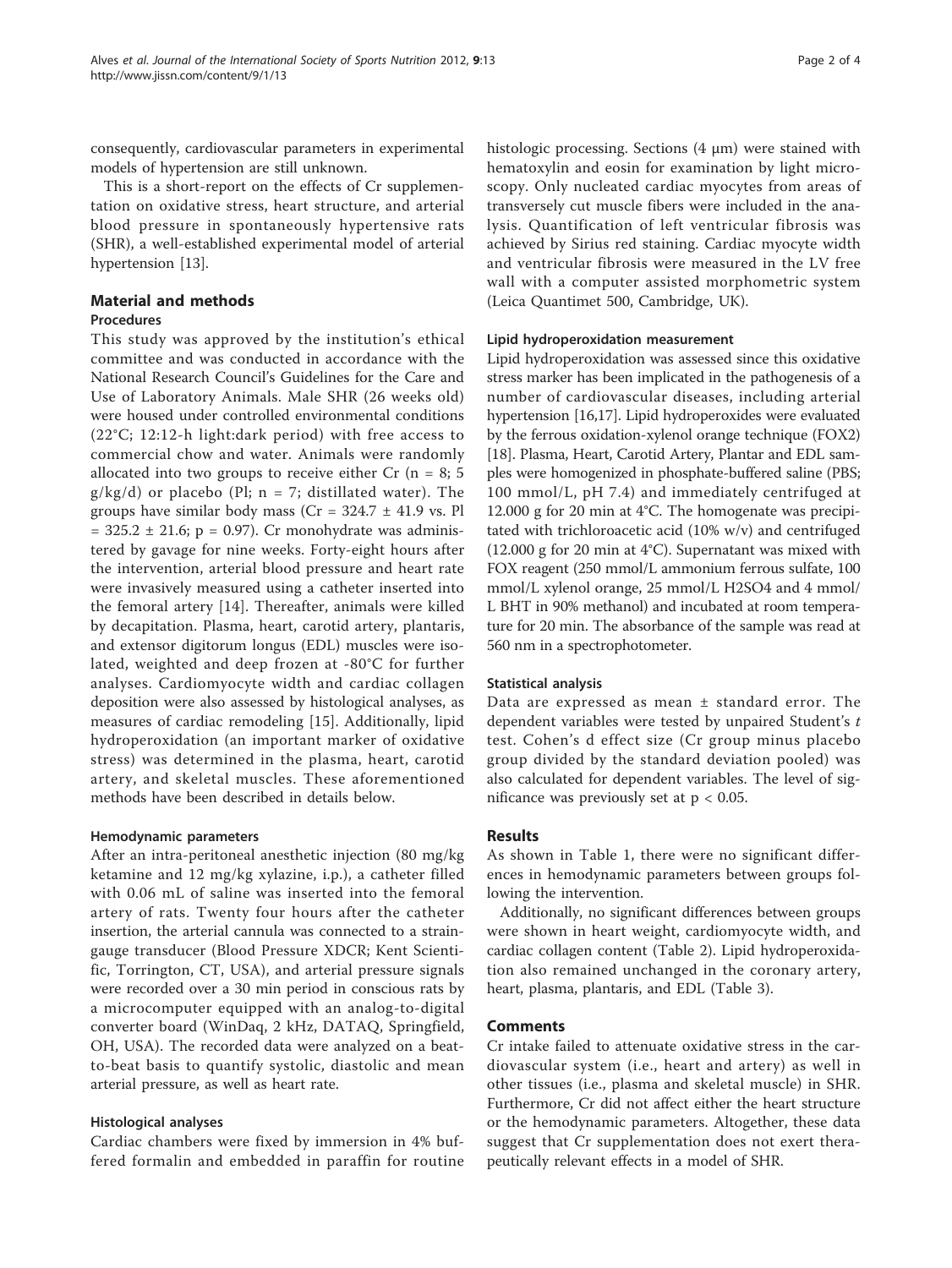| Hemodynamic parameters                   | Placebo      |             | <b>Effect Size</b> | p value |
|------------------------------------------|--------------|-------------|--------------------|---------|
| Systolic arterial blood pressure (mmHg)  | $203 + 7.2$  | $187 + 5.8$ | $-0.85$            | 0.1     |
| Diastolic arterial blood pressure (mmHg) | $143 + 5.3$  | $130 + 54$  | $-0.82$            | 0.12    |
| Mean arterial blood pressure (mmHg)      | $172 + 61$   | $157 + 5.8$ | $-0.82$            | 0.10    |
| Heart rate (beats.min <sup>-1</sup> )    | $329 + 14.6$ | $323 + 82$  | $-0.18$            |         |

<span id="page-2-0"></span>Table 1 Hemodynamic parameters following either creatine (Cr) or placebo supplementation

#### Table 2 Heart structure following either Cr or placebo supplementation

| <b>Heart structure</b>       | Placebo      |              | <b>Effect Size</b> | p value |
|------------------------------|--------------|--------------|--------------------|---------|
| Heart weight (g)             | $4.0 + 0.20$ | $3.8 + 0.01$ | 0.83               | 0.38    |
| Cardiomyocyte width (µm)     | $14.1 + 0.4$ | $15.1 + 0.4$ | $-0.86$            | 0.13    |
| Cardiac collagen content (%) | $9.1 + 0.6$  | $8.5 + 0.5$  | 0.30               | 0.49    |

#### Table 3 Lipid hydroperoxides following either Cr or placebo supplementation

| <b>Tissue</b>                                              | Placebo      |              | <b>Effect Size</b> | p value |
|------------------------------------------------------------|--------------|--------------|--------------------|---------|
| Carotid artery (mmol.mg <sup>-1</sup> of total protein)    | $12.2 + 1.7$ | $12.6 + 1.5$ | $-0.14$            | 0.87    |
| Heart (mmol.mg $^{-1}$ of total protein)                   | $146 + 11$   | $11.5 + 1.8$ | 0.74               | 0.15    |
| Plasma (mmol.mg $^{-1}$ of total protein)                  | $56.0 + 3.2$ | $677 + 91$   | $-0.76$            | 0.19    |
| Plantaris muscles (mmol.mg <sup>-1</sup> of total protein) | $90 + 08$    | $10.0 + 0.8$ | $-0.35$            | 0.40    |
| EDL muscles (mmol.mg <sup>-1</sup> of total protein)       | $172 + 15$   | $149 + 14$   | በ 73               | 0.30    |

It has been speculated that the coupling of Cr with ATP into the mitochondria could attenuate the formation of reactive oxygen species by stimulating the respiration rate and reducing the free energy required for ATP synthesis [[8\]](#page-3-0). Furthermore, Cr appears to act as a direct scavenger of radical species in face of oxidative stress [[8,9\]](#page-3-0). These in vitro antioxidant proprieties confer to Cr a possible therapeutic role in diseases in which oxidative stress is exacerbated and related to pathological conditions. However, the current results were in contrast to our hypothesis. There are two potential speculations for the lack of any "positive" outcome in this study. First, the arterial blood pressure peaks at 24 weeks of age in SHR [[13\]](#page-3-0). Therefore, one may assume despite the lack of a healthy control group - that our rats displayed severe arterial hypertension. In such extreme conditions, Cr may be not capable of reverting cardiovascular dysfunction. Second, Cr metabolism is divergent among species [[19\]](#page-3-0), meaning that the in vitro antioxidant effects of Cr may not be extended to in vivo models. Further studies with other experimental models of hypertension as well as randomized controlled trials with humans are required to determine whether Cr supplementation can alleviate oxidative stress and cardiovascular dysfunction in arterial hypertension.

In summary, Cr supplementation did not affect oxidative stress or cardiovascular parameters in SHR model.

#### Abbreviations

ATP: Adenosine triphosphate; Cr: Creatine; EDL: Extensor digitorum longus; SHR: Spontaneously hypertensive rats.

#### Acknowledgements

We would like to thank Katt Coelho Mattos and Fabiana Guimarães for their valuable technical assistance in this study. We are grateful to FAPESP for the financial support. We also thank Ethika® for providing the supplements.

#### Author details

<sup>1</sup>School of Physical Education and Sports, University of São Paulo, Av. Prof Mello Moraes, 65, São Paulo, PO Box 05508-030, Brazil. <sup>2</sup> Hypertension Unit of Heart Institute, Medical School, University of São Paulo, São Paulo, Brazil.

#### Authors' contributions

CRRA was a significant writer and responsible for concept and design, experimental procedures, data analyses and interpretation. IHM, PR, HN and LRGB have participated in experimental procedures, data interpretation and manuscript preparation. AHLJ, PCB and MCI have participated in data interpretation and manuscript review. BG was a significant writer and responsible for data interpretation. All authors read and approved the final manuscript.

#### Competing interests

The authors declare that they have no competing interests.

Received: 8 February 2012 Accepted: 5 April 2012 Published: 5 April 2012

#### References

- 1. Heistad DD, Wakisaka Y, Miller J, Chu Y, Pena-Silva R: Novel aspects of oxidative stress in cardiovascular diseases. Circ J 2009, 73(2):201-207.
- 2. Harrison DG, Gongora MC: Oxidative stress and hypertension. Med Clin North Am 2009, 93(3):621-635.
- 3. Gualano B, Roschel H, Lancha AH Jr, Brightbill CE, Rawson ES: In sickness and in health: the widespread application of creatine supplementation. Amino Acids 2011.